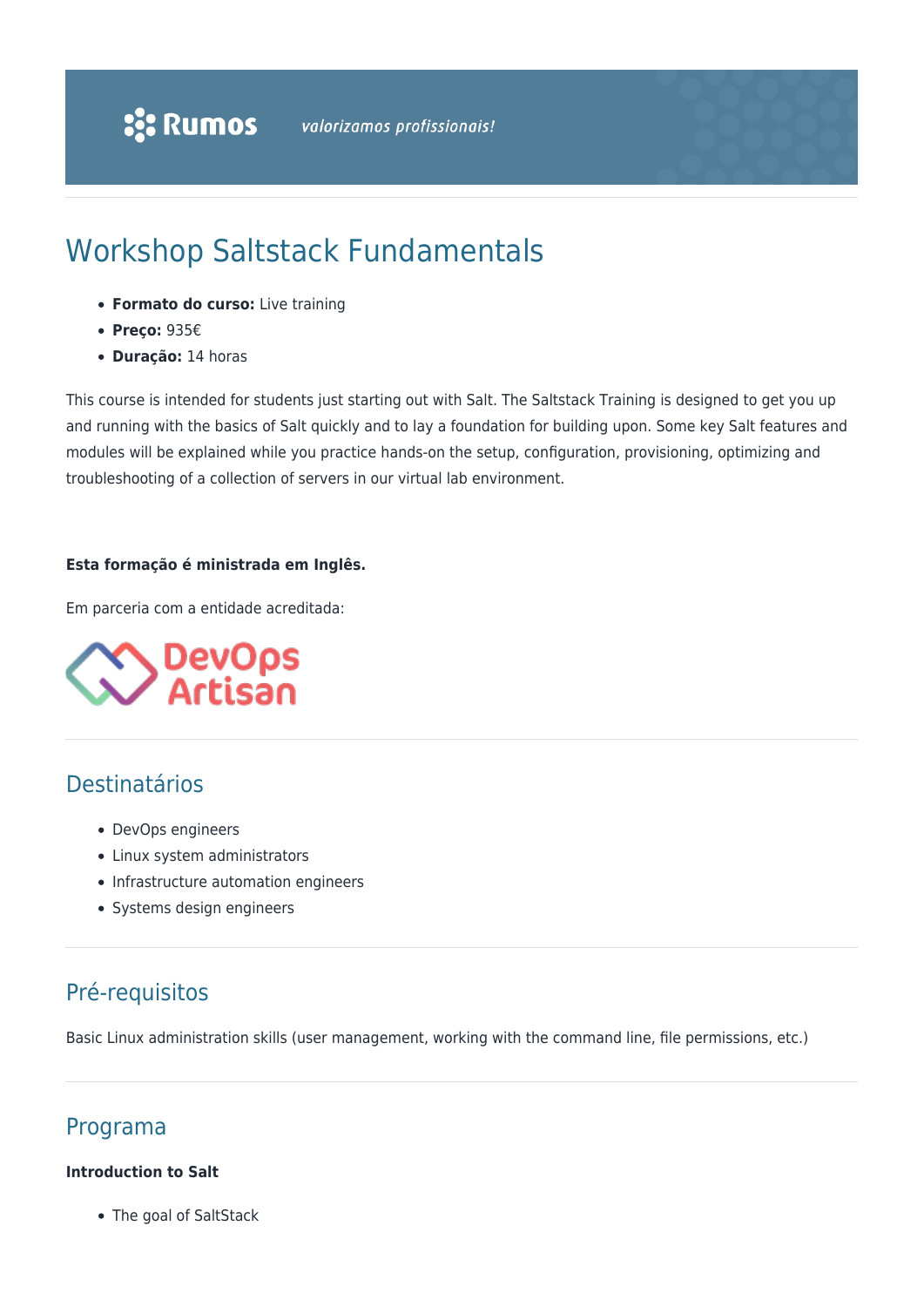- A Brief History
- Architectural Overview
- Salt states
- Grains
- Pillar

Hands on labs

#### **Installing Salt**

- Installation Salt on Linux Distribution
- Salt-minion
- Salt-master

Hands on labs

#### **Basic Commands**

- Anatomy of a salt command
- The basic commands: salt, salt-key, salt-run and salt-call
- Key Management
- Remote Execution Details

#### Hands on labs

#### **YAML Overview**

- Literals, scalars
- Sequences, mappings
- Examples

Hands on labs

#### **Execution Modules**

- Manage Packages
- Manage Users
- Access different Salt Utilities
- Using Shell to execute commands

Hands on labs

#### **Configuration Management**

- Salt states
- State File
- Highstate
- Top File
- State Ordering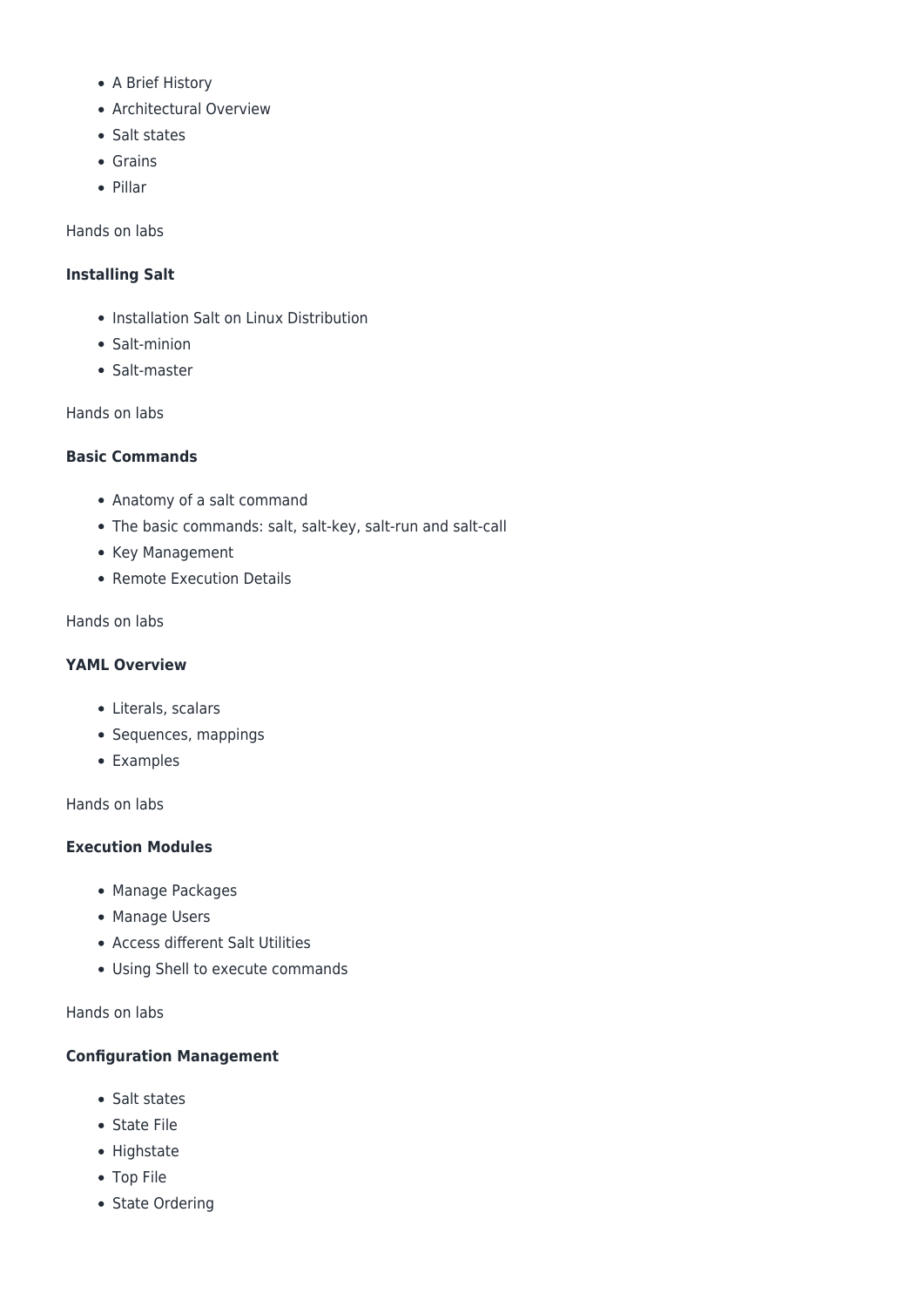#### Hands on labs

#### **Minion Data**

- Obtaining System Information with Grains
- Basic Grain Operations
- Setting Grains
- Targeting with Grains
- Pillars
- Querying Pillar Data
- Using External Pillars to query other sources
- Render
- Exercises and examples

Hands on labs

#### **Templating**

- Jinja2 introduction
- Templating with Jinja2 in Salt

#### Hands on labs

#### **Extending Salt**

- Writing execution modules
- Extending Salt configuration
- Wrapping states around execution modules
- Rendering data
- Handling return data
- Scripting with runners
- Adding external file servers
- Extending the master
- Monitoring with Salt

Hands on labs

#### **Advanced SaltStack features**

- Environments
- Orchestration
- Integration with Docker

Hands on labs

#### **SaltStack Best Practices**

- Structuring States and Formulas
- Structuring Pillar Files